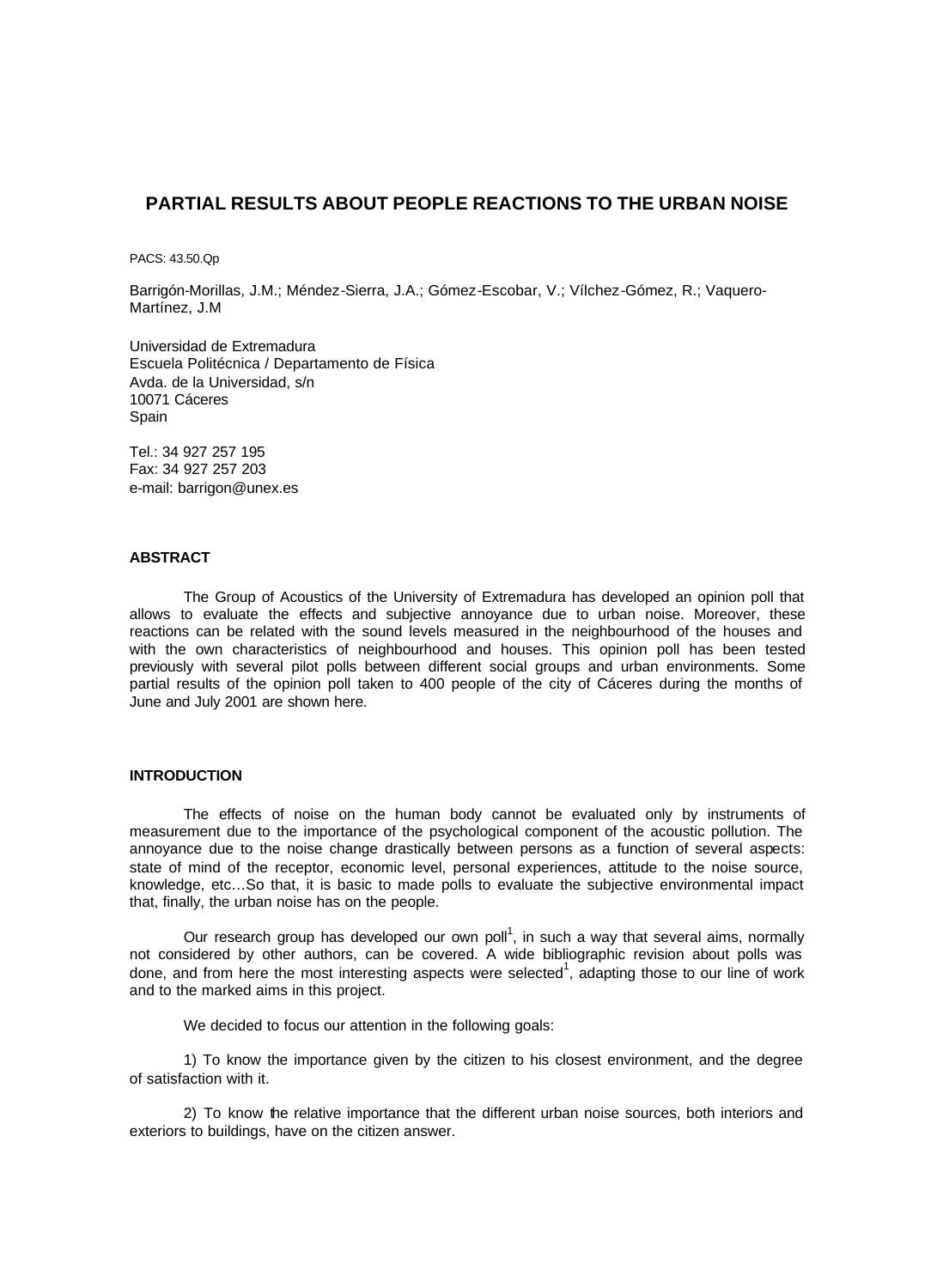3) To have knowledge about the importance that the citizen gives to the problem of the noise in his different environments (house, job, street, public transports, etc…) during his normal activities.

4) To evaluate, in the home environment, the effects on the daily activities, behaviour and personality of the citizen that urban noise has.

In this communication, and due to the extension of the obtained results, we are presenting a summary of those relative to the fourth point where are describing the perturbations of noise in the daily activities are described, the actions taken to avoid these perturbations, and the effects of noise on the behaviour, personality and during the sleep. For more information reference 2 can be seen.

### **METHODOLOGY**

Previously to write our poll we analyse several aspects:

The first of them is the election between open or close questions. It was preferred a structure base on close questions, mainly because it makes easier the interpretation, evaluation and comparison of the obtained answers with other results. Anyway, in the final poll, we have decided not to renounce to the versatility of the open questions, either because sometimes are essential, or because allow to accede to information and details which could not be considered in the normal development of the poll.

The second considered aspect affects to the scale. In this poll, the taken decision was that in questions where a level of satisfaction or disturbance had to be indicated, to use a Likert verbal scale with five levels. When a frequency had to be indicated, also a verbal scale of five levels was used. Both scales can be seen in Table 1 showing the equivalence Spanish / English:

| Level of satisfaction or disturbance | Frequency                 |
|--------------------------------------|---------------------------|
| mucho / a lot                        | muy a menudo / very often |
| bastante / enough                    | a menudo / often          |
| regular / regular                    | algunas veces / sometimes |
| poco / few                           | raramente / rarely        |
| nada / nothing                       | nunca / never             |

**Table 1:** Verbal scales for the levels of satisfaction or disturbance, and frequency used in the poll. (Spanish / English)

The last general considered aspect in the poll has been the possibility of a structure by modules, in such a way that the poll can be adapted for smaller noise surveys with fewer aims that those initially thought in this project.

As a previous step to the distribution of the poll between the general population, and to correct possible gaps and defects in the elaborated questions, several pilot surveys have been done. The first pilot survey was made between more than one hundred persons belonging to different staffs of the university of Extremadura, and the results have been presented previously<sup>3</sup> . After improving some aspects of the initial poll, this was repeated between 30 inhabitants of Valdefuentes (Cáceres), a small village with about 1000 inhabitants, and again repeated between 50 persons of Cáceres living in not very important streets associated mainly to districts of the city. In this way, the poll has been depurated, and some initial doubts between the polled people have been resolved.

A survey has been done, using the above mentioned poll, with a field of four hundred persons (level of confidence: 95%. Error: 5%). The used proceeding has been, door by door, with the pollster present.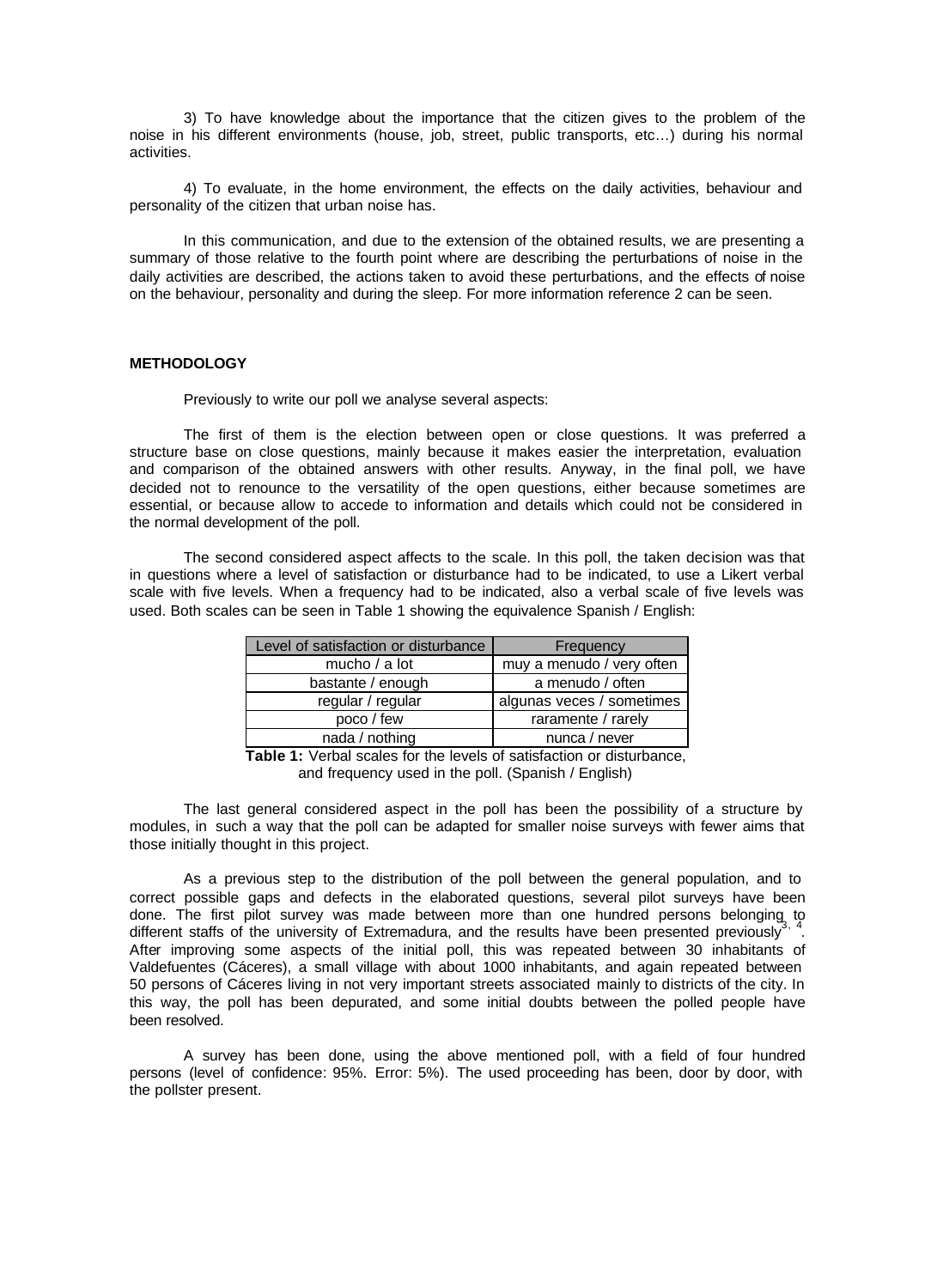# **RESULTS**

#### Disturbances On The Daily Activities Due To The Noise

Daily activities such as to hear audiovisual apparatus (for a 12% of the polled), night sleep (for a 14%), the siesta (12%) or intellectual activities (7%) are affected often or very often by the noise produced mainly by the traffic in general (Fig. 1). It can be observed that, in any case, there are a very elevated proportion of persons, between 54% and 80%, depending on the activity, which does not perceive appreciable effects on the considered daily activities.



### Taken Actions To Avoid The Disturbances Due To The Noise

If we consider the actions taken by the citizens to avoid the effects of the noise, the traffic noise provoked often or very often to the 29% of the polled persons to close the windows, and the 18% to increase the volume of the radio or TV set. (Fig. 2)

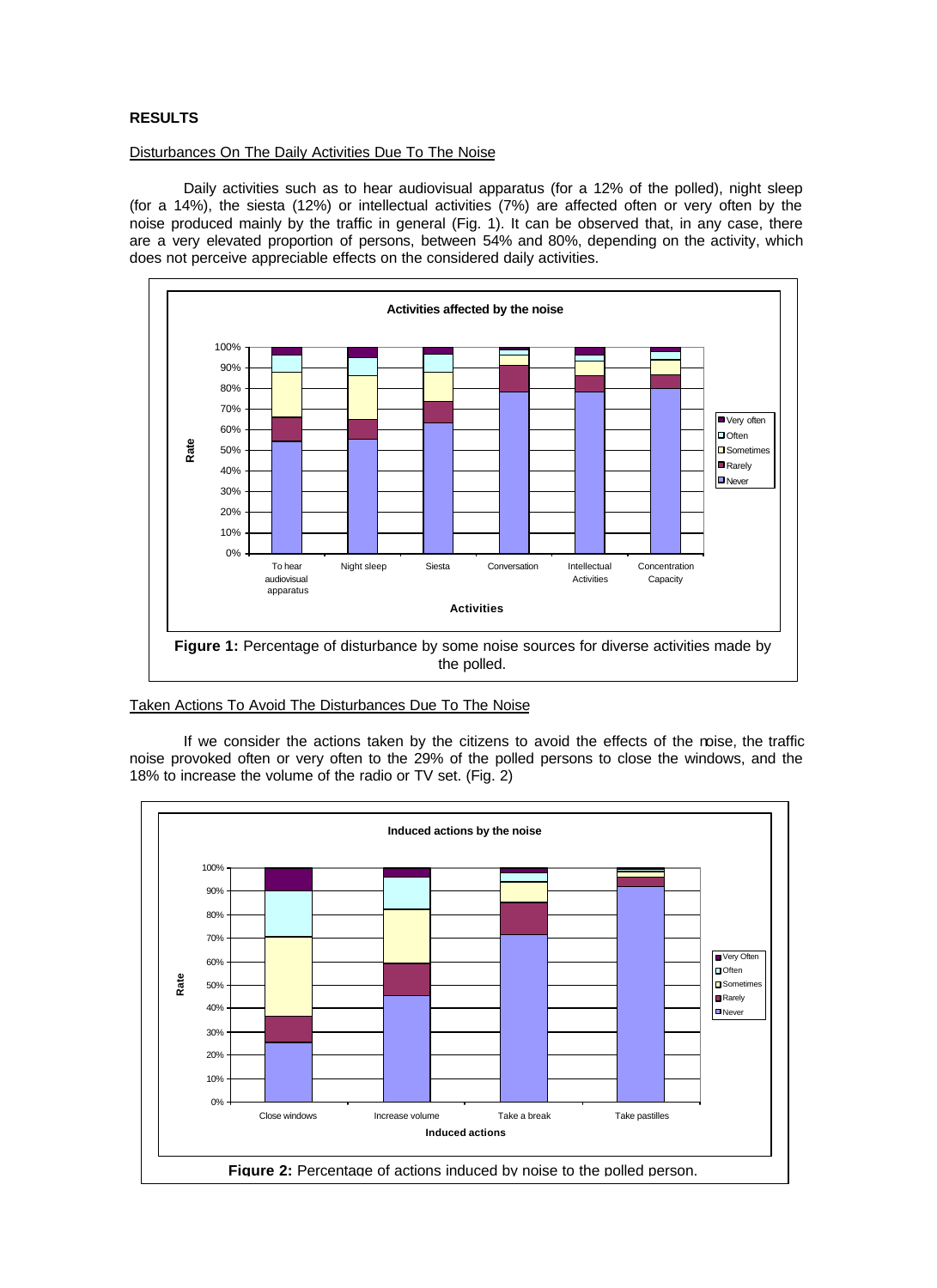## Effects Of The Noise On The Behaviour And The Personality

If we analyse now the effects of noise on the behaviour and the personality, we observe that the noise of scooters and motorcycles provoked irritability to the 10%, and the traffic in general impeded to relax to the 5% (Fig.3).



# Disturbances Due To The Noise On The Night Sleep

If, finally, we consider the disturbances that noise produces on the night sleep, we obtain that traffic in general has caused difficulty to sleep to the 9%, and the dustcart, has caused awakening during the night a 10% (Fig. 4).

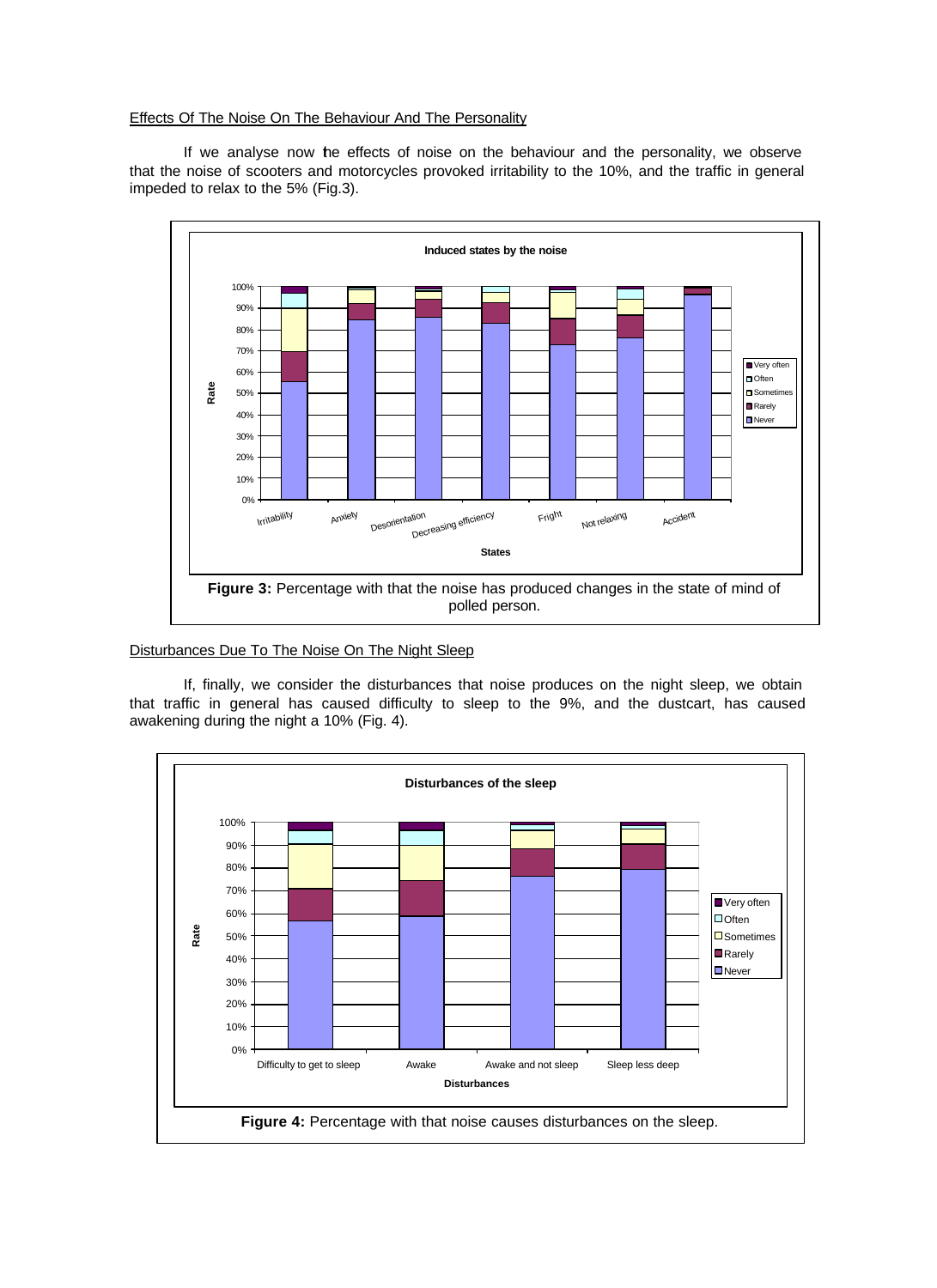#### Relation between the noise sources and the produced annoyance

Figure 5 shows the results according to different noise sources. From here it can be pointed out some comments. The three external sources more disturbing (A lot or enough) for the people have resulted: noise of scooters and motorcycles (62%), the works, constructions, buildings, etc. (46%) and finally, traffic noise (41%).



In the study about internal sources to the buildings, the three more disturbing ones (A lot or enough) were: works inside the buildings (26%), voices of the neighbours (18%), and audiovisual equipments (13%).

### Comparison Of The Obtained Results With Some Reference Values

The studies relative to the effects of noise are much less numerous and are much less published that those relative to the evaluation of the acoustic situation from objectives indicators (acoustic levels and indexes). For that reason, in this point we can use a fewer number of reference values that those in the studies previously mentioned.

If the results are compared with the values that, in average, have been obtained for the countries belonging to the European Union, we can conclude that in the city of Cáceres:

The proportion of people who declares to be annoying as a consequence of the levels of noise is similar in the City of Cáceres to the average values corresponding to the EU.

However, in reference to the night time, the percentage of population who says to have disturbances in the sleep very often, is in Cáceres in the inferior limit of the corresponding oscillation band, in average, in the EU.